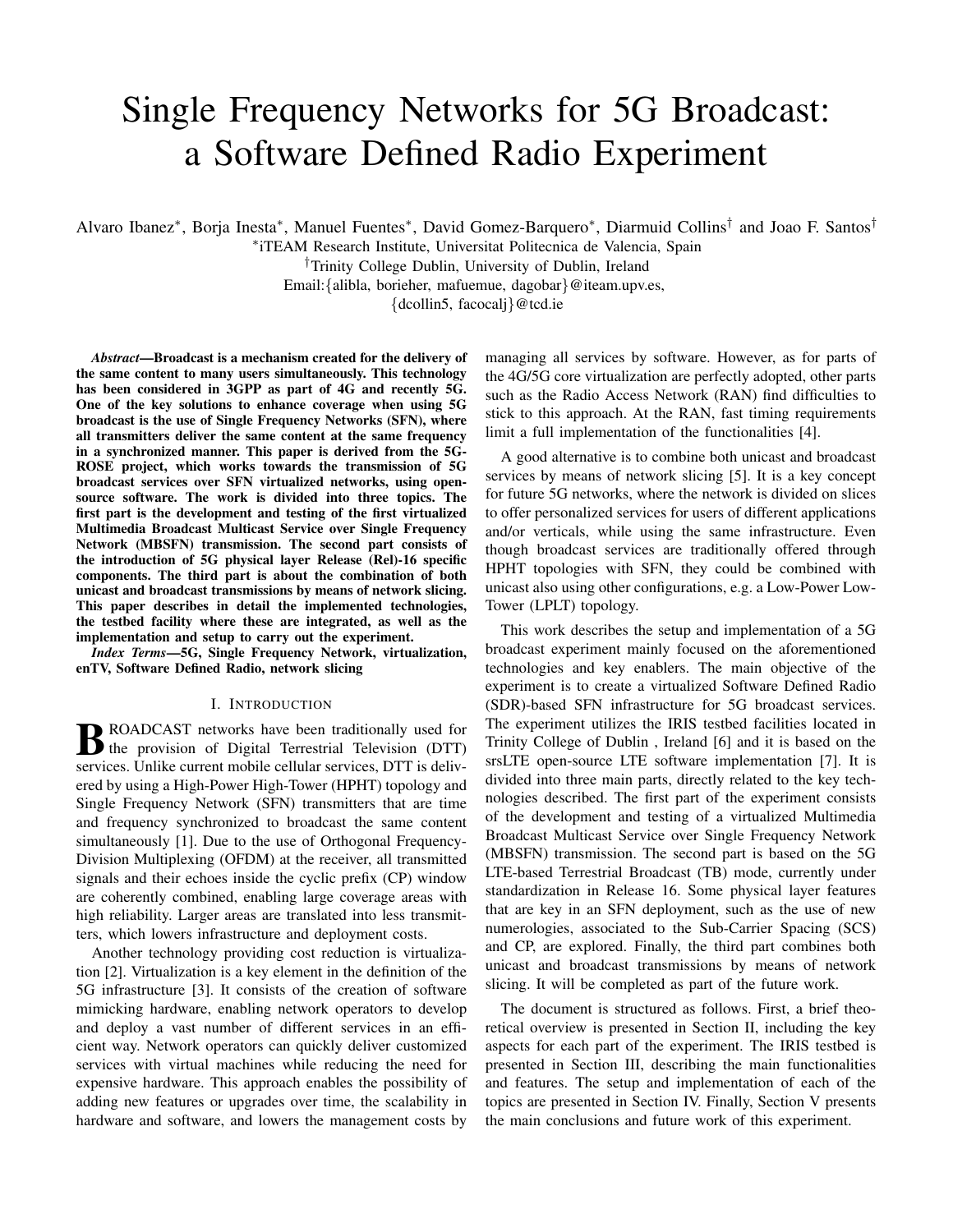

Fig. 1. 5G New Radio (NR) Evolution.

#### II. TECHNOLOGY OVERVIEW

This section describes the main innovations and technology components that compose each one of the three parts that form the 5G broadcast experiment.

#### *A. Single frequency networks*

The deployment of an SFN provides a large number of benefits for 5G broadcast services. SFN deployments not only increase coverage, but also reduce interference and transmission power [8]. The successful reception within the CP window also provides higher reliability. Traditionally, DTT networks based on SFN are designed for over-the-top fixed reception and linear systems with Line of Sight (LOS). On the other hand, enhanced TV (enTV) Rel-16 not only aims at keeping this type of transmission with high coverage, but also at reaching a extremely large number of mobile devices in Non-Line of Sight (NLOS) conditions. SFNs will be used in enTV as an alternative topology for content delivery. SFN combined with multicast/broadcast capabilities are a good mechanism when connecting many devices at once, without the need of large infrastructures and taking advantage of the existing infrastructure.

SFNs usually need very stringent synchronization requirements, which involves the use of specific synchronization hardware (e.g. high-precision clocks, Global Positioning System (GPS) reference signals and signal generators) or high computational power in order to implement the synchronization through software, e.g. Precision Time Protocol version 2 (PTPv2) or Synchronous Ethernet (SyncE) [9] [10];

# *B. 5G Terrestrial Broadcast*

The LTE-based 5G Terrestrial Broadcast (TB) solution, also known as enTV, is currently being standardized by the 3rd Generation Partnership Project (3GPP) within the framework of 5G Rel-16, since currently the 5G Multicast/Broadcast solution has not been standardized in 5G NR - 5G Core (5-GC) [11]. Note that this is an LTE-based technology, and therefore, it is heavily dependent on the Further evolved Multimedia Broadcast Multicast Service (FeMBMS) solution standardized in Rel-14 [12], see Figure 1.

In Rel-14, TB requirements were considered in 3GPP for the first time. The most important features of FeMBMS are the use of a receive-only mode, where there is no need for a SIM card, and hence, allows for an open transmission as used in traditional DTT services; the support of larger Inter-Site Distances (ISD) of up to 60 km, in order to re-use the existing HPHT broadcast infrastructure; and 100% allocation of radio resources to broadcast services with all subframes within a frame dedicated to the Physical Multicast Channel (PMCH). FeMBMS also includes the cell acquisition subframe (CAS) concept, described in [13].

However, despite the Rel-14 improvements, FeMBMS did not meet all requirements as defined by broadcasters in [14]. Examples are the support for larger ISD, coverage footprints up to 100 km, the support of mobility up to 250 km/h, and higher data rates. Among the improvements that are currently being included in the on-going Rel-16, new numerologies are included [15]. These numerologies have been designed for HPHT and also Medium-Power Medium-Tower (MPMT) topologies. They are intended for large area roof-top reception and to improve mobility. This includes a CP of 300  $\mu s$  with symbol duration of 2.7 ms, and new numerologies with CP durations of 100  $\mu$ s CP and 400  $\mu$ s.

# *C. Network slicing*

Network slicing is one of the key enabling technologies of 5G. It allows multiple logical networks to be executed as virtually independent commercial operations in a single common physical infrastructure in an efficient and economical way [5]. This is a radical paradigm shift compared to previous generations of wireless networks. The concept was initially proposed for the 5G core network (5GC) and later evolved to end-to-end (E2E) infrastructures including the RAN. Network slicing allows the configuration of different channels through software within the same physical network. Each of these channels, or slices, can be configured to offer the desired performance in terms of stability, latency, bandwidth or coverage, among other factors.

Nowadays, network slicing is a very interesting option for network operators. In the context of this experiment, a potential alternative is to use two slices, each one for a type of transmission (broadcast and unicast). This option can be very useful for operators, since they can considerably reduce the resources needed to transmit certain content to different users, while also sending specific content to others.

# III. IRIS TESTBED FACILITY

## *A. Overview*

The reconfigurable radio IRIS testbed [6] provides a stateof-the-art experimental facility for research and prototyping on future network architectures, radio access technologies and radio design. Figure 2 depicts a high-level overview of the architecture. The facility pairs programmable radio and computational resources with different types of hypervisors to cater to experimenters with multiple types of virtualized network resources and technologies. As a consequence of these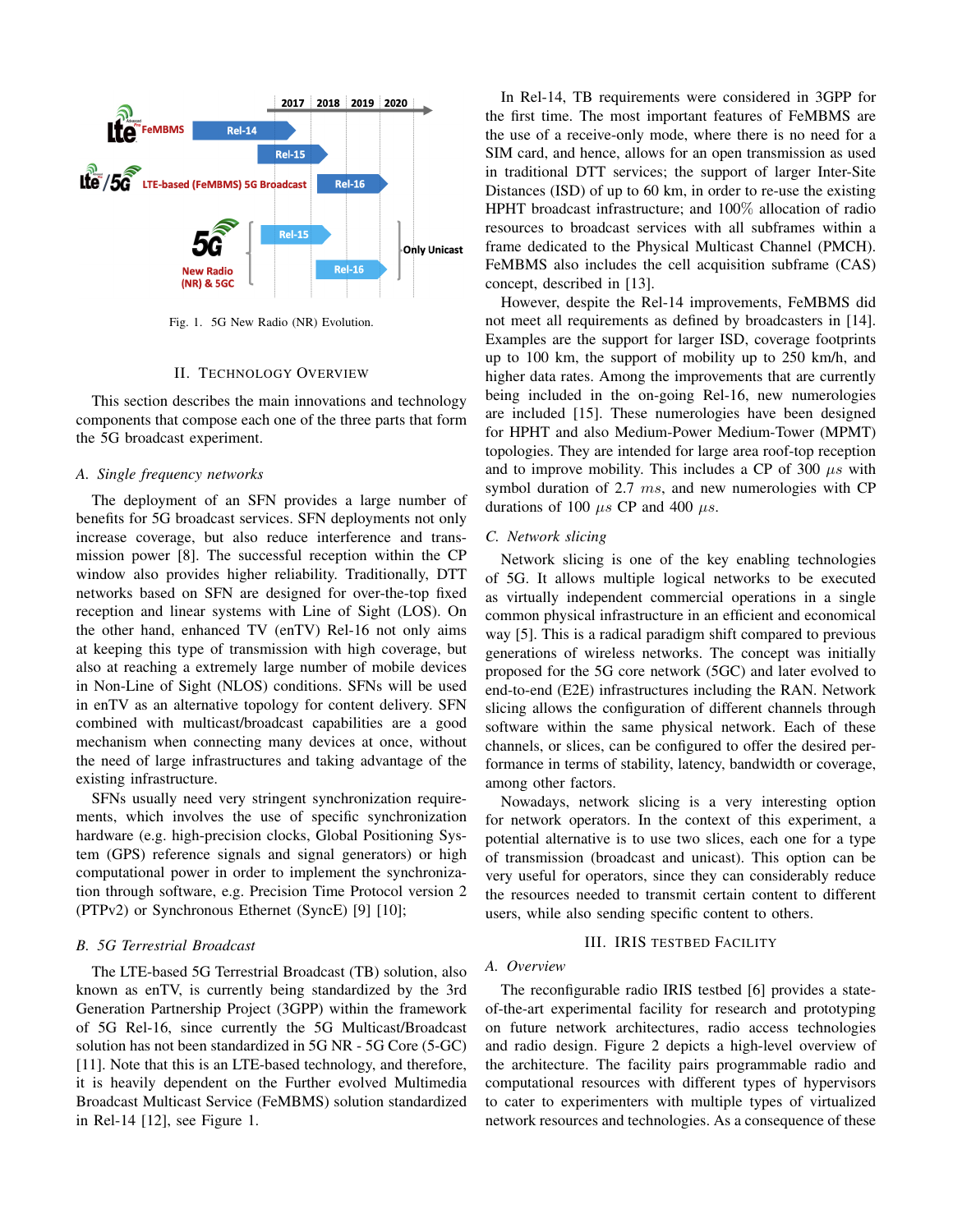

Fig. 2. The IRIS testbed facility and its functional layers.

capabilities, IRIS allows to conduct bleeding-edge experimental research in a myriad of next-generation network topics including those that are part of this work, i.e. network slicing, virtualization and physical layer advancements, as well as investigate their coexistence and integration in real scenarios.

The IRIS testbed consists of five different functional layers, as shown in Figure 2 and described below (from bottom to top).

- *Functional Elements Layer*: Represents the physical resources including servers, switches and Universal Software Radio Peripherals (USRPs). These elements are sliced by the specific hypervisors on the virtualization layer.
- *Virtualization Layer*: Exposes slices of physical layer functionalities to applications utilizing a variety of hypervisor tools and technologies, as well as SDR frameworks, including srsLTE [16].
- *Management and Orchestration Layer*: Supports Open Source Management and Orchestration (OSM) software stack [17], and jFed, which is based on the Slice-based Federation Architecture (SFA) [18].
- *Virtualized Experiments Layer*: Corresponds to the virtualized testbed resources allocated to the experimenter via OSM or jFed for a predefined period of time.
- *Experiments Layer*: Refers to the resources directly controlled by the experimenters, sitting on top of the aforementioned layers.



Fig. 3. Virtualized SFN experiment architecture

# *B. Virtual testbed facility*

The available radio resources at the IRIS facility include over 24 ceiling-mounted Ettus USRP N210s, equipped with SBX daughterboards, supporting frequency ranges between 400 MHz−4400 MHz with up to 20 MHz of bandwidth. IRIS also offers five Ettus USRP X310s, supporting DC to 6 GHz frequencies, with up to 40 MHz of baseband bandwidth. This equipment is connected to a private computational cloud based on the OpenStack suite of technologies, which can support the deployment of an array of dynamic virtualized computational environments. To expose the functionality of USRPs for applications, IRIS employs a variety of radio hypervisors that freely enable prototyping of wireless systems. These radio hypervisors are instantiated on the OpenStack cloud platform at IRIS. OpenStack at IRIS offers orchestration, fault, service management, and recovery supporting high performance, system availability and redundancy for experimenters.

A fundamental component supporting this malleable environment is a Dell Networking S4048T-ON highperformance SDN/OpenFlow 1.3 enabled switch with 100M/1G/10G/40GbE interfaces, which is orchestrated by the open-source ONOS network operating system framework [19]. This switch connects USRP radio equipment to single root input/output virtualization (SR-IOV) to dynamically route traffic between USRPs and virtual machine instances. IRIS utilizes ONOS policy-based directives called intents to support actionable operations within the network environment. ONOS intents allow multi-point (physical rack server Ethernet ports) to single point (USRP) flow rules to be installed on the SDN switch.

#### IV. IMPLEMENTATION AND SETUP

The following section describes in detail the setup and implementation of the three main components of the 5G broadcast experiment, i.e. the virtualized SFN, physical layer innovations and network slicing. Note that network slicing is addressed as future work in this paper.

## *A. Virtualized SFN*

The objective of the first experiment is to develop an SFN inside the srsLTE software by using the IRIS testbed and perform the tests remotely in order to validate it. To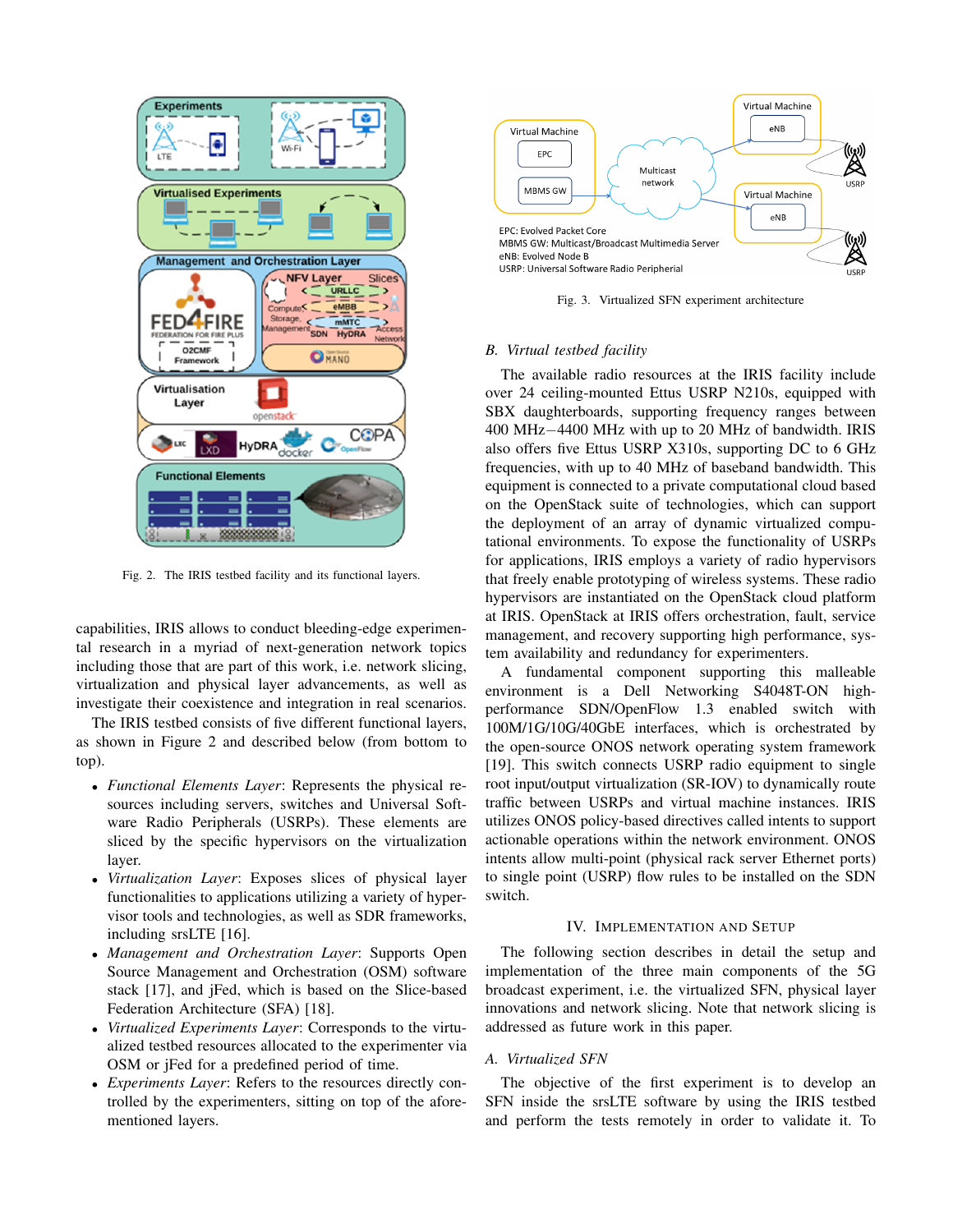

Fig. 4. eNB stack with SYNC protocol.

the best of our knowledge, this experiment is the first one involving virtualized MBSFN transmissions. Figure 3 shows the architecture separating the virtual machines running the srsLTE components and the USRPs used to transmit the frames.

This experiment is divided into three tasks. The first task consists of the selection of synchronisation methods to be used between USRPs and virtual machines. The second task is the implementation of the SYNC protocol, based on [20] and tested in srsLTE. The third and last task is about creating tests to measure the overall SFN performance.

In this work, the radio hardware and the one running the LTE stack are implemented in a separated manner. Therefore, both need to be synchronized. Synchronization is required between USRPs, as well as between virtual machines and containers. To achieve such synchronization, a precision under 1 ms is needed (which is the subframe duration in both LTE and 5G). An Octoclock-G device from Ettus Research is used to synchronize the USRPs, acting as Remote Radio Head (RRH) at the eNB, in order to select the exact time and frequency to transmit the specific subframes. This device synchronizes time and frequency using GPS and shared Pulse-per-Second (PPS) signals. For the eNBs, two different synchronization approaches were selected. The first approach runs the eNBs using virtual machines with a PTPv2 implementation, i.e. PTPd from sourceforge [21]. The second approach runs the eNBs using containers inside the same virtual machine, sharing the same clock in all eNBs. This approach was proposed to have a reference and compare the results of the synchronisation obtained with PTPv2.

The SYNC protocol implementation was based on srsLTE, in order to develop the SYNC header pack/unpack functions defined in [20]. After developing the packet structure for SYNC PDU type 0, 1 and 3, the next step was to create a multiple consumer-producer thread-safe queue capable of storing the developed SYNC packets. As the technical specification describes, the received multicast data packets need to be stored and sorted by packet number and timestamp when received at the eNB. When the time specified by the



Fig. 5. 5G broadcast experiment setup.

timestamp field in the SYNC packet is reached, the eNB starts transmitting all the SYNC packets with same timestamp. Figure 4 shows the SYNC position in the protocol stack of the eNB and where the developed queue is placed. The last part of this experiment was to configure the experiment in the testbed with the two different architectures in order to see the synchronization obtained using PTPv2 and its effects on MBSFN transmissions.

## *B. 5G broadcast: new numerologies for larger coverage*

This experiment focuses on the implementation of new OFDM numerologies for 5G broadcast in the srsLTE software. In particular, the two configurations that are included are 7.5 and 1.25 kHz. These numerologies were adopted in Rel-12 and Rel-14 respectively with the purpose of establishing a longer CP and provide larger coverage. Note that the current srsLTE code is Rel-10 compliant. An in-depth study of the code was performed, where all parameters affected by the numerology were considered.

This part of the experiment was split into two implementations. In the first one, the existing srsLTE code was modified accordingly, adding the new numerologies and modifying the functions where these were affecting. Examples are the functions directly related to the PMCH channel. The rest of physical channels were still using a regular 15 kHz SCS. This implementation includes the whole protocol stack (PDCP, MAC, RLC layers). Three virtual machines were used. The setup of the experiment is made up of one VM acting as ePC (MBMS gateway active); one VM acting as eNB, connected to the ePC through an ethernet connection and also connected to a USRP X300; and one VM acting as user, connected to a USRP X300, as Figure 5 shows.

To carry out the tests, the eNB and the UE had to be configured with some physical parameters related to MBMS. Examples are the number of physical resource blocks (PRBs), bandwidth, cell identifiers or number of control symbols. It is also important to add to the routing table the MBMS gateway, in order to start downlink traffic. The network was tested with the *iperf* software, used to create IP packets and inject traffic through the MBMS gateway. The same software is used at the receiver.